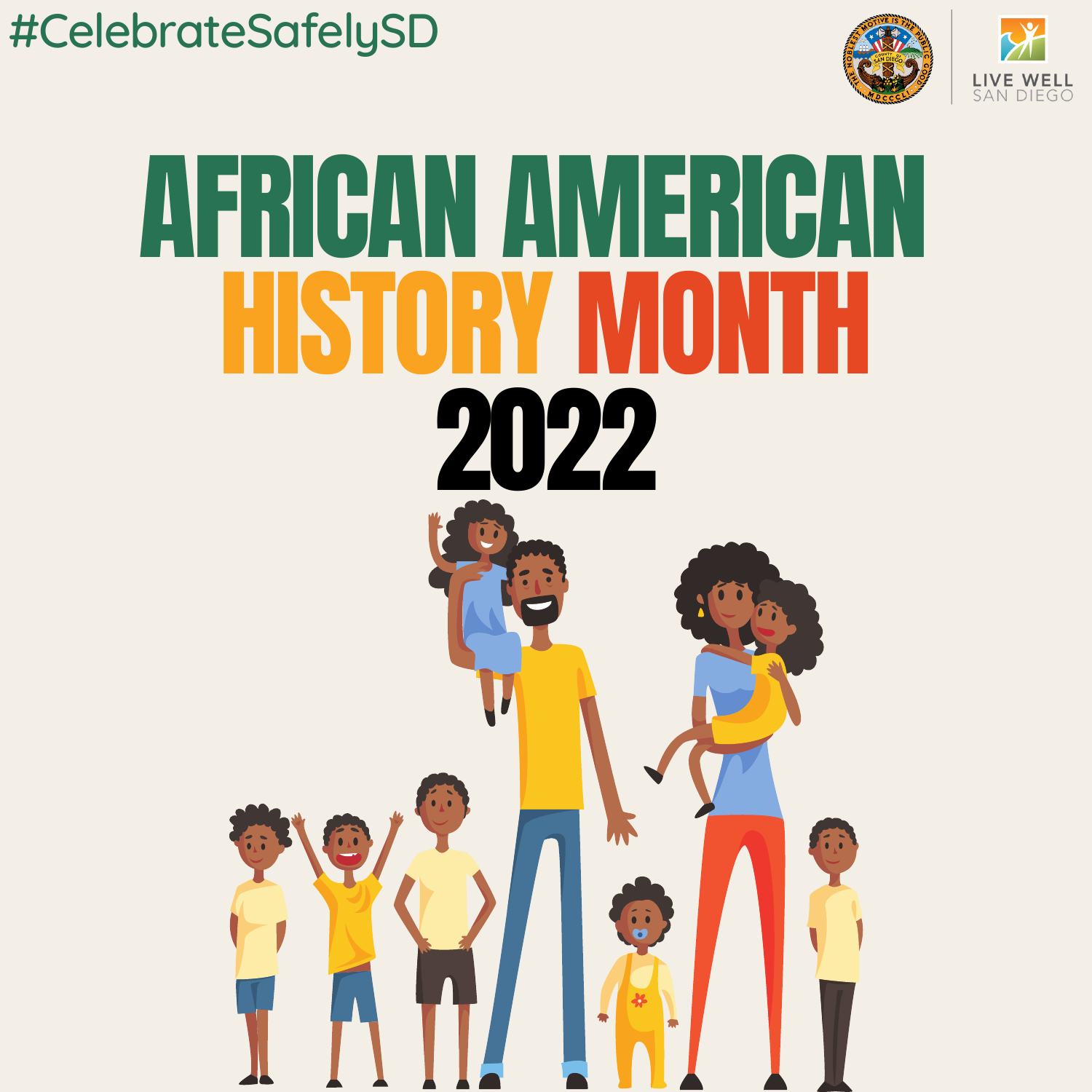# **About African American History Month**

Since 1976, the month of February has been recognized as Black History Month—also known as African American History Month. This is an annual celebration of the achievements by African Americans and a time to recognize their central role in U.S history.

We celebrate Black History Month in February because it coincides with the birthdays of Abraham Lincoln and Frederick Douglass, notable leaders who fought for Black emancipation and equality.

**Black Health and Wellness** is the Black History Month 2022 theme, which explores activities, traditions, and initiatives that support Black communities to live well and be healthy.

For more information, visit: **BlackHistoryMonth.gov**

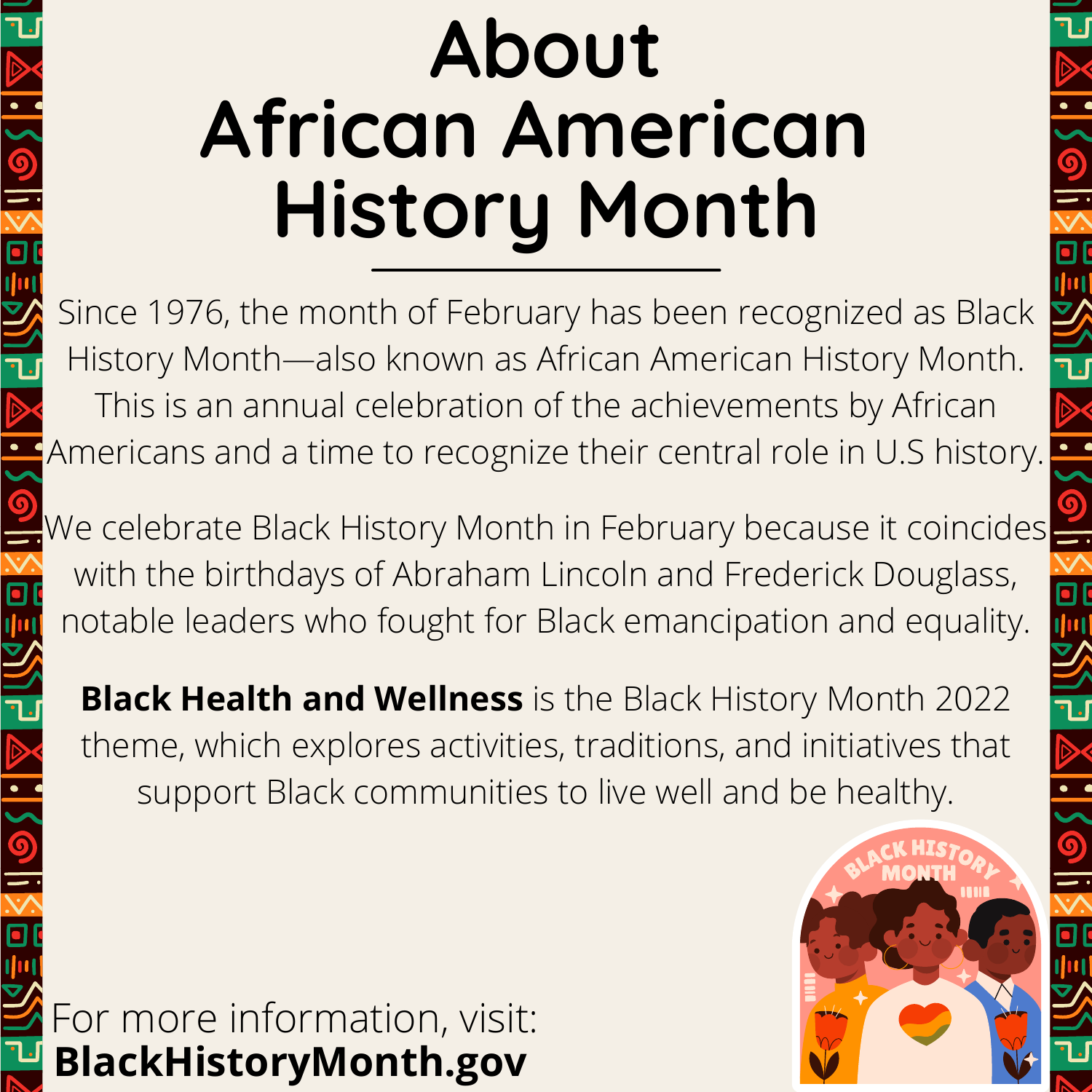# **Ways to Honor African American History Month**

- Support Black-owned businesses
- Purchase, read, and share books by Black authors
- Learn about notable Black figures
- Celebrate Black leadership in your local community
- Support an organization that works to improve Black health and education
- Create a safe space for family and friends to have conversations around topics relevant to the Black community

nn

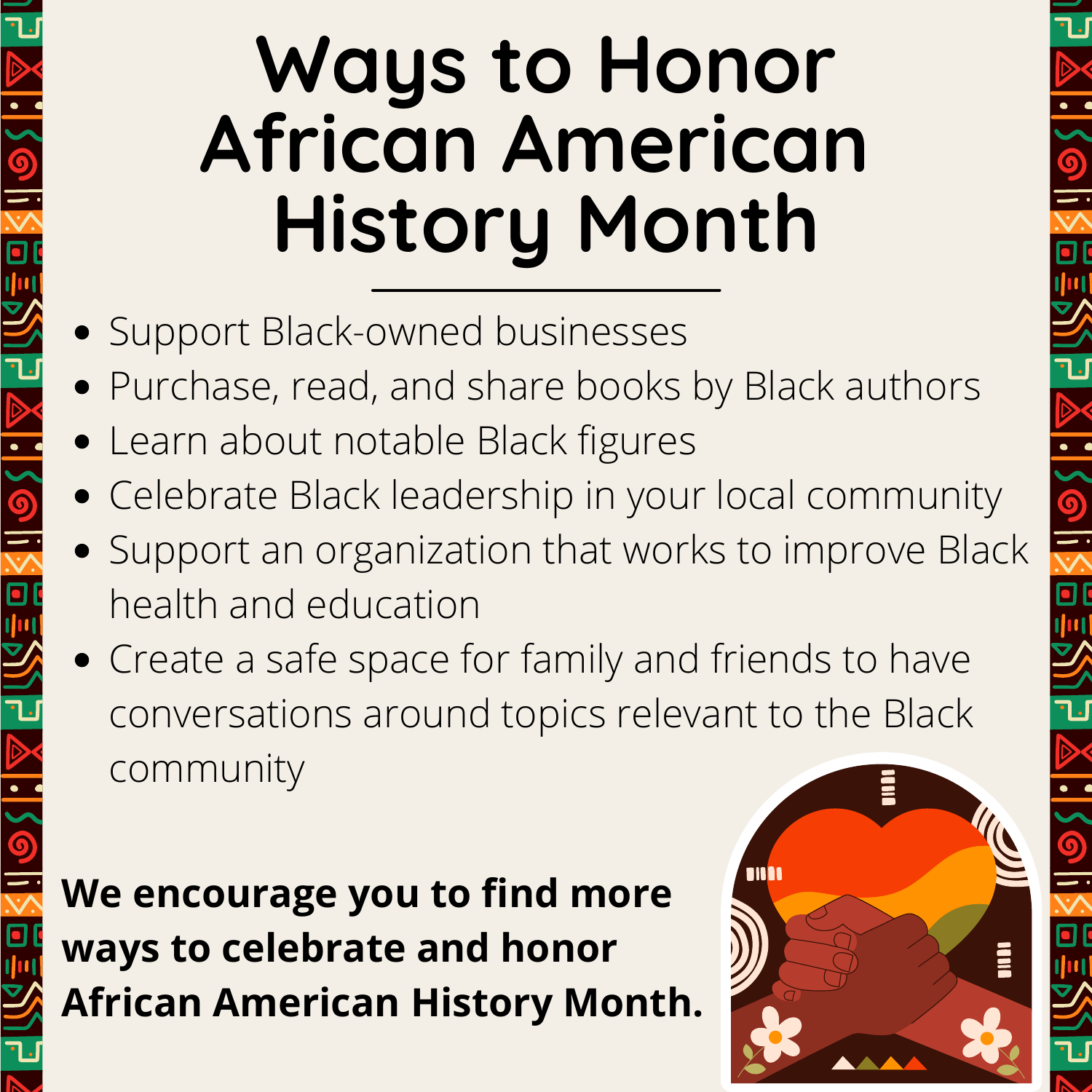### **Celebrate African American History Month in San Diego**

Attend local community events to explore, honor, and celebrate African American History Month while celebrating safely.

### **February 8th from 12:00 PM - 1:00 PM, Virtual Event**

• Join the San Diego History Center in reflecting on the rich history of Black San Diego. Learn about the archives that acknowledge the milestones and citizens that have influenced the lives of Black San Diegans.

 $rac{1}{\sqrt{2}}$ 

**February 23rd from 12:00 PM - 1:00 PM, Virtual Event**

• Join AARP for a special storytelling workshop with the Black Storytellers of San Diego as they share their stories and song.

### **\*Links are available in the caption below.**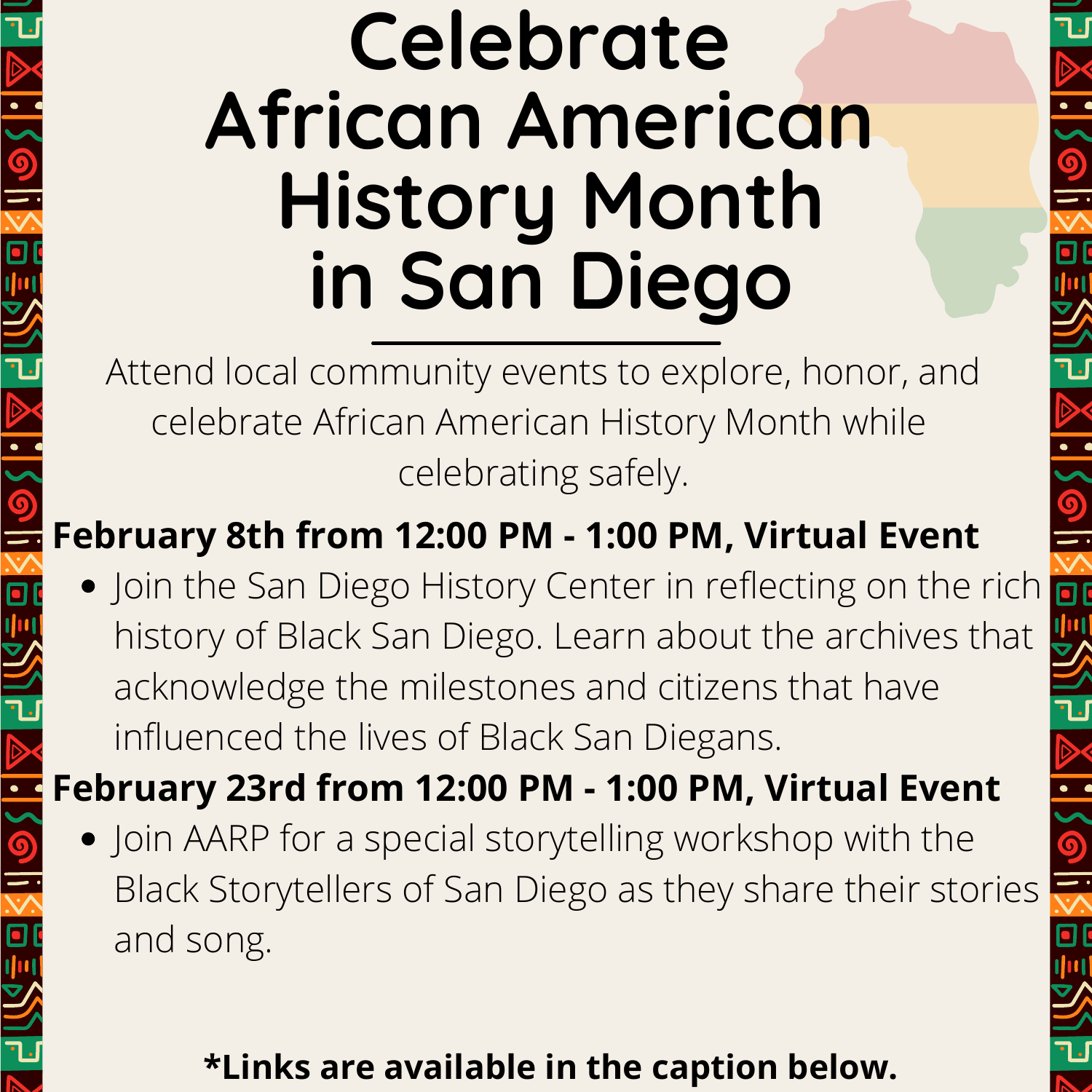### **Tips for a COVIDSafe Celebration**

- Get your COVID-19 and flu vaccines. If you're fully vaccinated, remain up to date by getting your booster, if eligible.
- Wash your hands with soap and water for at least 20 seconds.
- Wear a well-fitted mask over your nose and mouth.
- Avoid crowds and poorly ventilated indoor spaces.
- Stay 6 feet apart from others who are sick and people outside of your home.
- Get tested if you are experiencing symptoms to prevent the spread of infection to others.

For more information, visit: **Coronavirus-SD.com** #CelebrateSafelySD

 $\frac{1}{2}$ 

UL-10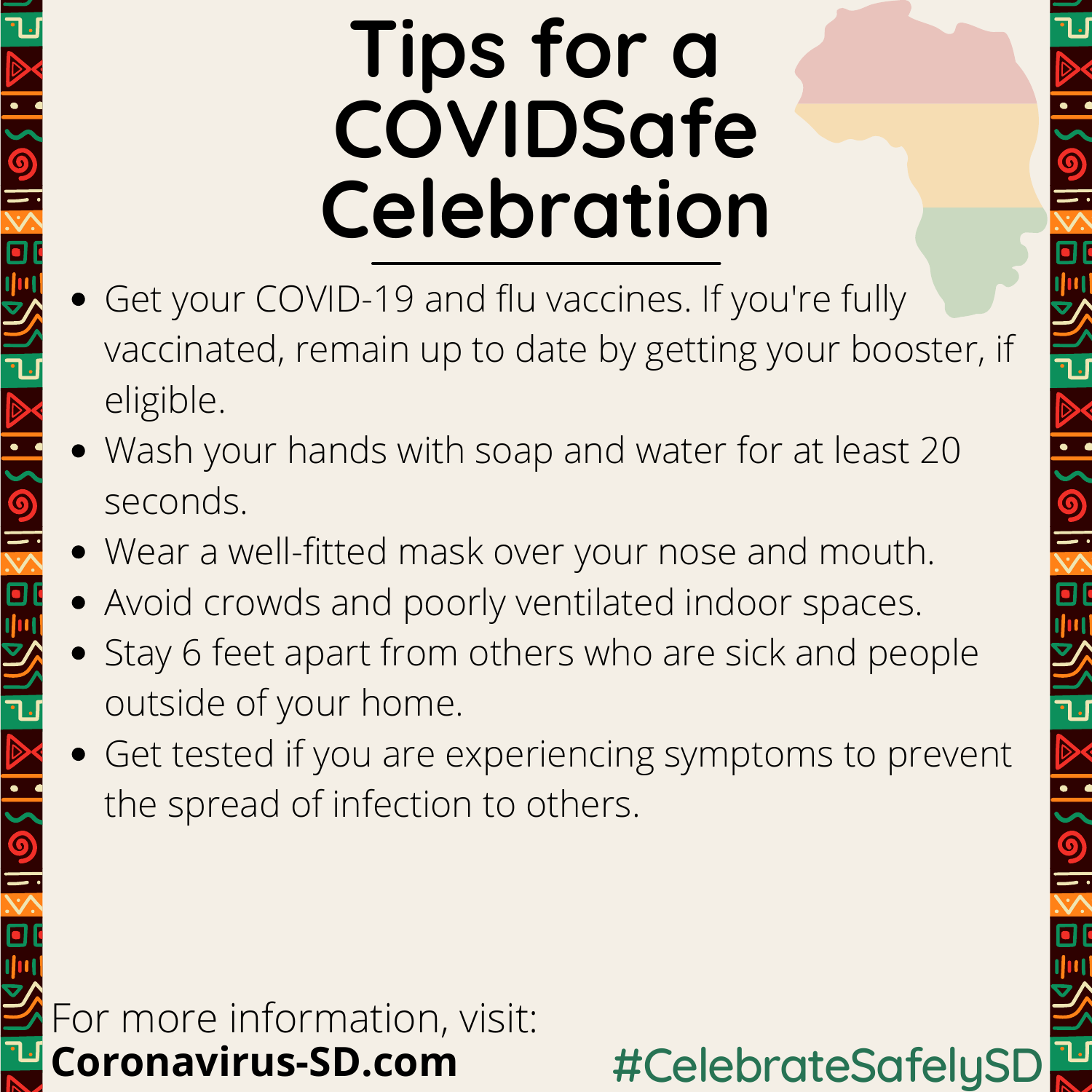## **African American Notable Figures**

**Dr. Martin Luther King, Jr.**, who fought for equal rights for Blacks during the 1950s and 1960s.

**Thurgood Marshall**, the first African American justice appointed to the United States Supreme Court in 1967.

**Mae Jemison**, the first female African American astronaut to travel to space in 1992.

**Jackie Robinson**, the first African American player in the 20th century to take the field in the American National Baseball League in 1947.

**Barack Obama**, the first-ever African American elected President of the United States in 2008.

**Joycelyn Elders**, the first African American Surgeon General of the U.S. in 1993.